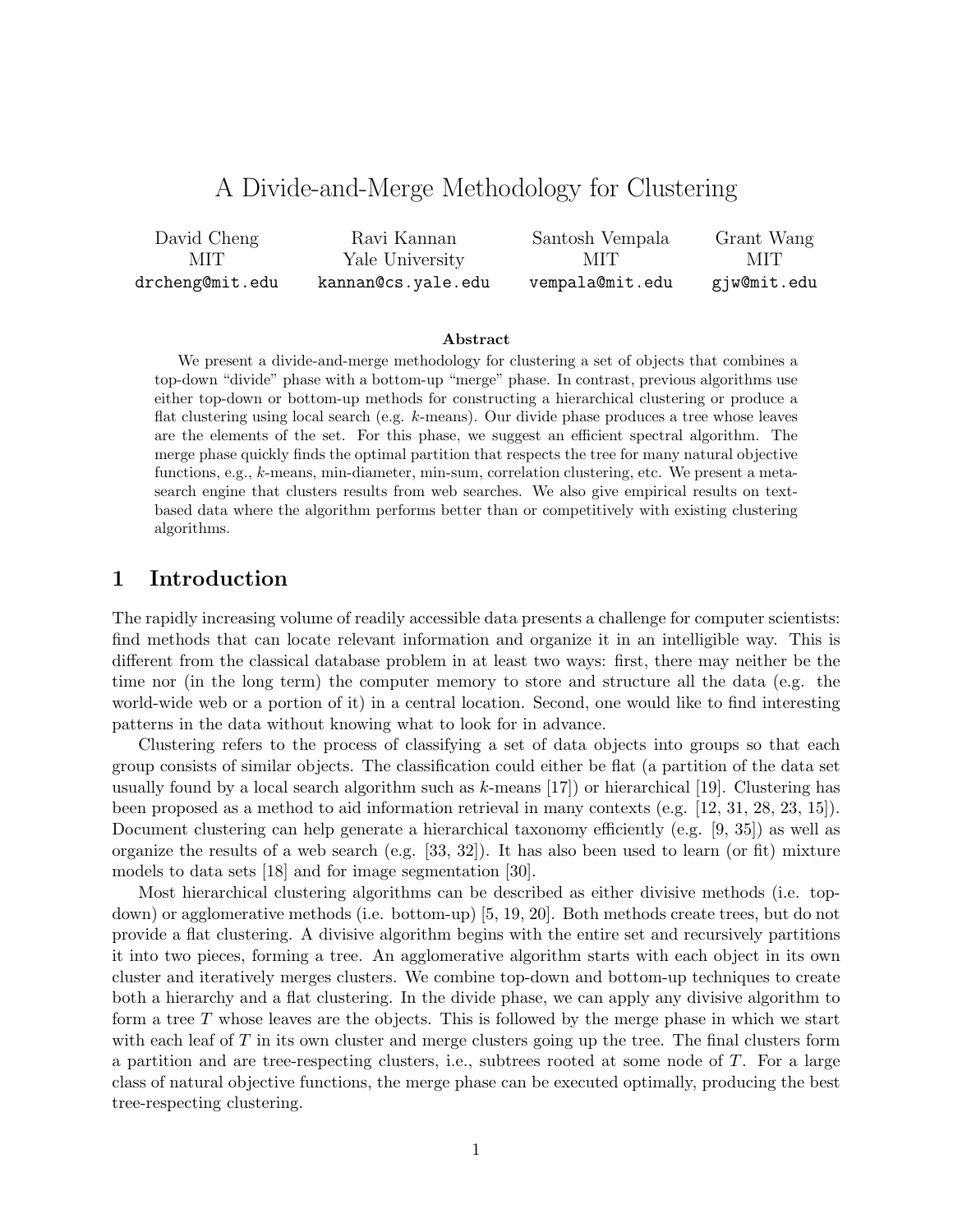

Figure 1: The Divide-and-Merge methodology

For the divide phase we suggest using the theoretical spectral algorithm studied in [21]. There, the authors use a quantity called conductance to define a measure of a good clustering based on the graph of pairwise similarities. They prove that the tree constructed by recursive spectral partitioning contains a partition that has reasonable worst-case guarantees with respect to conductance. However the running time for a data set with n objects could be  $O(n^4)$ . We describe an efficient implementation of this algorithm when the data is presented in a document-term matrix and the similarity function is the inner product. For a document-term matrix with  $M$  nonzeros, our implementation runs in  $O(Mn \log n)$  in the worst case and seems to perform much better in practice (see Figure 2(a)). The data need not be text; all that is needed is for the similarity of two objects to be the inner product between the two vectors representing the objects.

The class of functions for which the merge phase can find an optimal tree-respecting clustering include standard objectives such as k-means [17], min-diameter [11], and min-sum [25]. It also includes correlation clustering, a formulation of clustering that has seen recent interest [6, 10, 14, 16, 29]. Each of the corresponding optimization problems is NP-hard to solve for general graphs. Although approximation algorithms exist, many of them have impractical running times. Our methodology can be seen as an efficient alternative.

We show promising empirical results for the methodology. The first application is a metasearch engine (called EigenCluster [2]) that clusters the results of a query to a standard web search engine. EigenCluster consistently finds the natural clustering for queries that exhibit polysemy, e.g. a query of monte carlo to EigenCluster results in the identification of clusters pertaining to the car model, the city in Monaco, and the simulation technique. We describe EigenCluster and show results of example queries in Section 3. We also apply the methodology to clustering text-based data whose correct classification is already known. In Section 4, we describe the results of a suite of experiments that show that a good clustering exists in the tree built by the spectral algorithm.

## 2 The Divide-and-Merge methodology

As mentioned in the introduction, there are two phases in our approach. The divide phase produces a hierarchy and can be implemented using any algorithm that partitions a set into two disjoint subsets. The input to this phase is a set of objects whose pairwise similarities or distances are given (or can be easily computed from the objects themselves). The algorithm recursively partitions a cluster into two smaller sets until it arrives at singletons. The output of this phase is a tree whose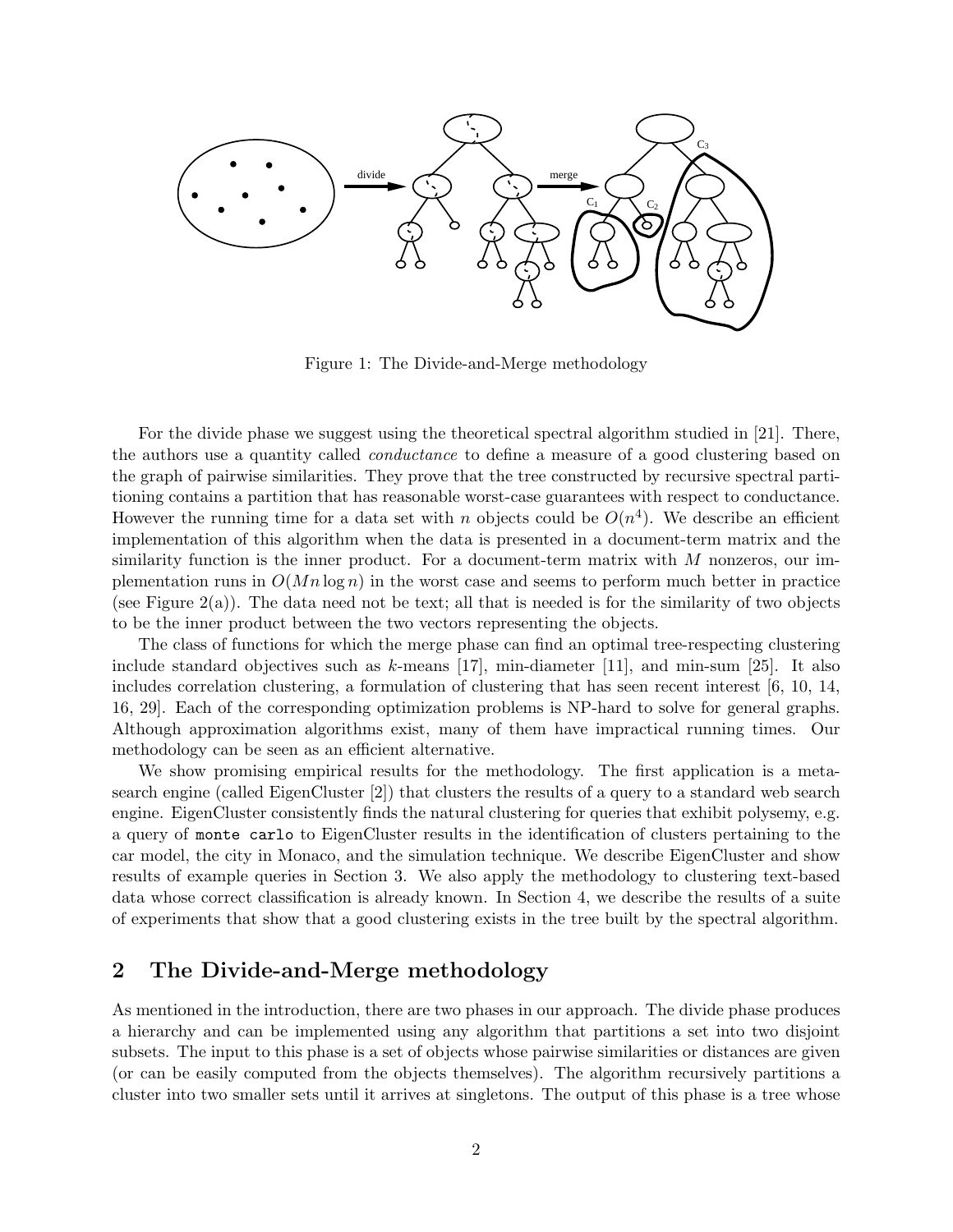leaves are the objects themselves; each internal node represents a subset, namely the leaves in the subtree below it. We can apply graph partitioning algorithms when the objects are represented as vertices in a graph (and their pairwise similarities/distances form the edges) [15]. There are also divisive algorithms known when the objects are represented as vectors in high dimensional space [9]. In Section 2.1, we use a spectral algorithm for the divide phase when the objects are represented as a document-term matrix and the similarity between the objects is the inner product between the corresponding vectors.

The merge phase is applied to the tree  $T$  produced by the divide phase. The output of the merge phase is a partition  $C_1, \ldots, C_k$  where each  $C_i$  is a node of T. The merge phase uses a dynamic program to find the optimal tree-respecting clustering for a given objective function  $g$ . The optimal solutions are computed bottom-up on  $T$ ; to compute the optimal solution for any interior node  $C$ , we merge the optimal solutions for  $C_l$  and  $C_r$ , the children of C. The optimal solution for any node need not be just a clustering; an optimal solution can be parameterized in a number of ways. Indeed, we can view computing the optimal solution for an interior node as computing a Pareto curve; a value on the curve at a particular point is the optimal solution with the parameters described by the point. A specific objective function  $g$  can be efficiently optimized on  $T$  if the Pareto curve for a cluster can be efficiently computed from the Pareto curves of its children. In Section 2.2, we describe dynamic programs to compute optimal tree-respecting clusterings for several well-known objective functions: k-means, min-diameter, min-sum, and correlation clustering.

#### 2.1 Divide phase

The spectral algorithm given here deals with the common case in which the objects are given as a sparse document-term matrix A. The rows are the objects and the columns are the features. We denote the *i*th object, a row vector in A, by  $A_{(i)}$ . The similarity of two objects is defined as the inner product of their term vectors:  $A_{(i)} \cdot A_{(j)}$ . The algorithm can easily be applied to the case when the pairwise similarities are given explicitly in the form of a similarity matrix. However, when the similarity function is the inner product, computation of the similarity matrix can be avoided and the sparsity of A can be exploited.

The algorithm constructs a hierarchical clustering of the objects by recursively dividing a cluster C into two pieces through a cut  $(S, C \setminus S)$ . To find the cut, we compute v, an approximation of the second eigenvector of the similarity matrix  $AA<sup>T</sup>$  normalized so that all row sums are 1. The ordering of the objects in v gives a set of cuts, and we take the "best" one. The algorithm then recurses on the subparts. To compute the approximation of the second eigenvector, we use the power method, a technique for which it is not necessary to explicitly compute the normalized similarity matrix  $AA<sup>T</sup>$ . We discuss this in Section 2.1.1. The algorithm is given below.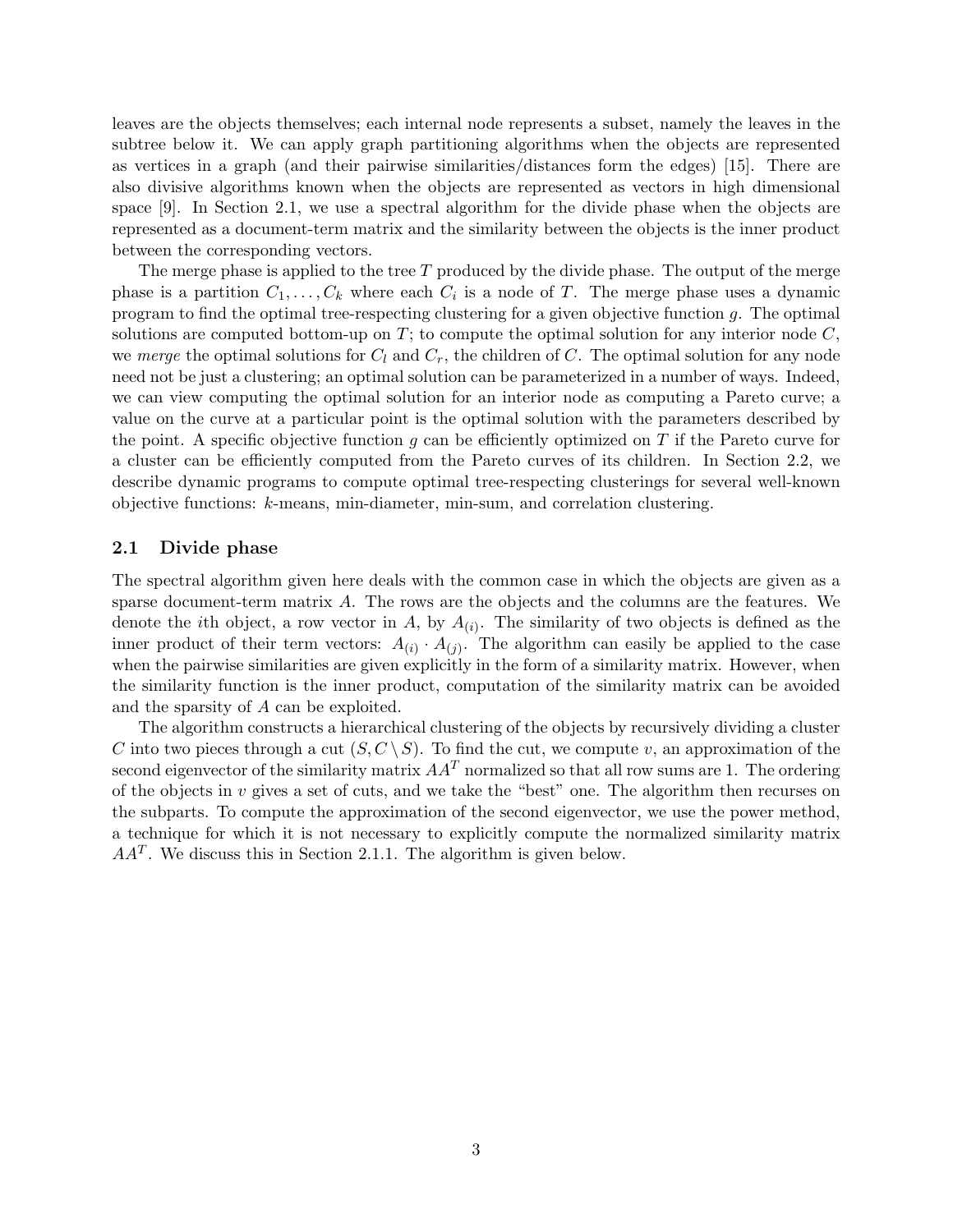Algorithm Divide **Input:** An  $n \times m$  matrix A.

 $\mathbf{Output:}$  A tree with the rows of  $A$  as leaves.

- 1. Let  $\rho \in \mathbb{R}^n$  be a vector of the row sums of  $AA^T$ , and  $\pi = \frac{1}{\sqrt{2\pi}}$  $\frac{1}{(\sum_i \rho_i)} \rho$ .
- 2. Let  $R = \mathsf{diag}(\rho)$ , and  $D = \mathsf{diag}(\sqrt{\pi})$  be diagonal matrices.
- 3. Compute the second largest eigenvector  $v'$  of  $Q=DR^{-1}AA^TD^{-1}$ .
- 4. Let  $v = D^{-1}v'$ , and sort  $v$  so that  $v_i \le v_{i+1}$ .
- 5. Find the value t such that the cut  $(S,T) = (\{v_1,\ldots,v_t\}, \{v_{t+1},\ldots,v_n\})$  minimizes the conductance:

$$
\phi(S,T) = \frac{c(S,T)}{\min(c(S), c(T))}
$$

where  $c(S,T)=\sum_{i\in S,j\in T}A_{(i)}\cdot A_{(j)},$  and  $c(S)=C(S,\{,1\ldots,n\}).$ 

6. Let  $\hat{A}_S$ ,  $\hat{A}_T$  be the submatrices of  $A$  whose rows are those in  $S$ ,  $T$ . Recurse (Steps 1-5) on the submatrices  $\hat{A}_S$  and  $\hat{A}_T.$ 

In Step 5, we use the cut that minimizes the conductance. Informally, the less weight crossing the cut and the more even the size of S and T are, the lower the conductance and the "better" the cut is. The conductance of a cluster is the minimum conductance achieved by any cut, which we denote  $(S^*, T^*)$ . The cut the algorithm finds using the second largest eigenvector is not much worse than the cut  $(S^*,T^*)$  in terms of conductance. Theoretical guarantees on the quality of the clustering produced can be found in [21].

For a document-term matrix with n objects and M nonzeros, Steps 1-5 take  $O(M \log n)$  time. Theoretically, the worst-case time to compute a complete hierarchical clustering of the rows of A is  $O(Mn \log n)$ . Empirical experiments, however, show that the algorithm usually performs much better (see Section 2.1.2).

#### 2.1.1 Details

Any vector or matrix that the algorithm uses is stored using standard data structures for sparse representation. The main difficulty is to ensure that the similarity matrix  $AA<sup>T</sup>$  is not explicitly computed; if it is, we lose sparsity and our running time could grow to  $m^2$ , where m is the number of terms. We briefly describe how to avoid this.

Step 1: Computing row sums Observe that

$$
\rho_i = \sum_{j=1}^n A_{(i)} \cdot A_{(j)} = \sum_{j=1}^n \sum_{k=1}^m A_{ik} A_{jk} = \sum_{k=1}^m A_{ik} \left( \sum_{j=1}^n A_{jk} \right).
$$

Because  $\sum_{j=1}^n A_{jk}$  does not depend on i, we can compute  $u = \sum_{i=1}^n A_{(i)}$  so we have that  $\rho_i = A_{(i)} \cdot u$ . The total running time is  $\theta(M)$  and the space required is  $\theta(n+m)$ .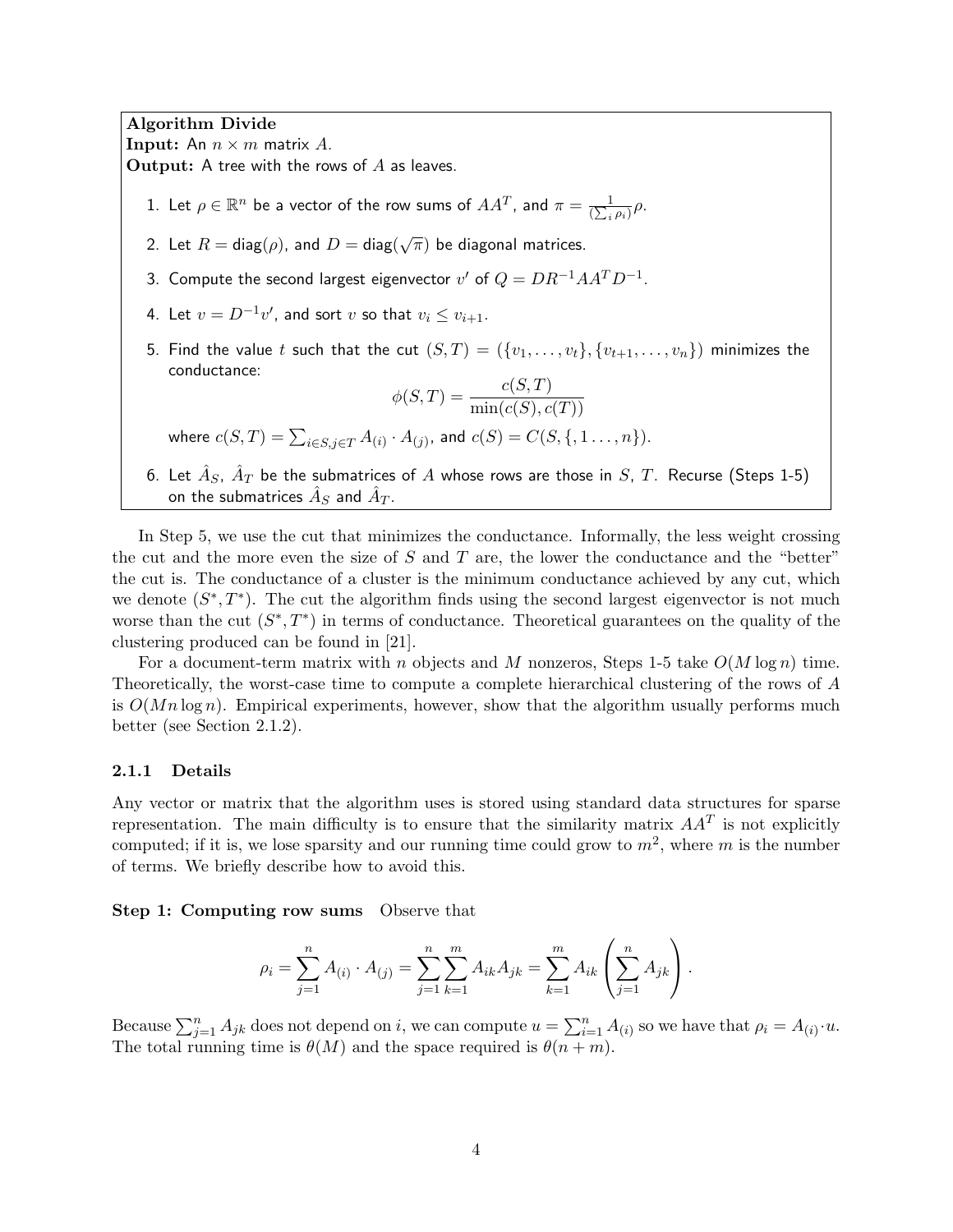Step 3: Computing the eigenvector The algorithm described in [21] uses the second largest eigenvector of  $B = R^{-1}AA^T$ , the normalized similarity matrix, to compute a good cut. To compute this vector efficiently, we compute the second largest eigenvector v of the matrix  $Q = DBD^{-1}$ . The eigenvectors and eigenvalues of Q and B are related; if  $Bv = \lambda v$ , then  $Q(Dv) = \lambda Dv$ .

Q is a symmetric matrix; it is easy to see this from  $D^2B = B^TD^2$ . Therefore, we can compute the second largest eigenvector of Q using the power method, an iterative algorithm whose main computation is a matrix-vector multiplication.

#### Power Method

- 1. Construct a random vector  $v \in \mathbb{R}^n$  orthogonal to  $\pi^T D^{-1}$ .
- 2. Repeat  $k = \ln(n \ln(\frac{1}{\delta}))/2\epsilon$  times:
	- Normalize v, i.e. set  $v = \frac{v}{|v|}$  $\frac{v}{|v|}$ .
	- Set  $v = Qv$ .

Step 1 ensures that the vector we compute is the second largest eigenvector. Note that  $\pi^T D^{-1} Q = \pi^T D^{-1}$  so  $\pi D^{-1}$  is a left eigenvector with eigenvalue 1. To evaluate  $Qv = v$  in Step 3, we only need to do four sparse matrix-vector multiplications, since  $Q = (DR^{-1}AA^T D^{-1})$ , and each of these matrices is sparse. Note that we do not form Q explicitly. The following lemma shows that the power method takes  $\Theta(\log n)$  iterations to convert to the top eigenvector. Although stated for the top eigenvector, the lemma and corollary still hold when the starting vector is chosen uniformly over vectors orthogonal to the top eigenvector  $\pi^T D^{-1}$ ; in this case, the power method will converge to the second largest eigenvector. The proof appears in the Appendix.

**Lemma 1.** Let  $A \in \mathbb{R}^{n \times n}$  be a symmetric matrix, and let  $v \in \mathbb{R}^n$  be chosen uniformly at random from the unit n-dimensional sphere. Then for any positive integer  $k$ , the following holds with probability at least  $1 - \delta$ :

$$
\frac{||A^{k+1}v||}{||A^k v||} \ge \left(n \ln \frac{1}{\delta}\right)^{-\frac{1}{2k}} ||A||_2.
$$

For the choice of  $k$  stated in the description of the power method, we have the following guarantee:

Corollary 1. If  $k \geq \frac{1}{2d}$  $\frac{1}{2\epsilon}\ln(n\ln(\frac{1}{\delta})),$  then we have:

$$
\frac{||A^{k+1}v||}{||A^kv||} \ge (1-\epsilon)\lambda_1.
$$

#### 2.1.2 Time and space requirements

In practice, our algorithm seems to perform quite well. Figures  $2(a)$  and  $2(b)$  show the results of a performance experiment. In this experiment, we chose N random articles from each newsgroup in the 20 newsgroups data set [1] and computed a complete hierarchical clustering. Initially, N is 10, and was increased in increments of 10 until  $N$  is 1,000. When we chose 1,000 documents from each of the newsgroups (for a total of 20,000 news articles and 500,000 nonzero entries in the document-term matrix), we were able to compute a complete hierarchical clustering in 20 minutes on commodity hardware.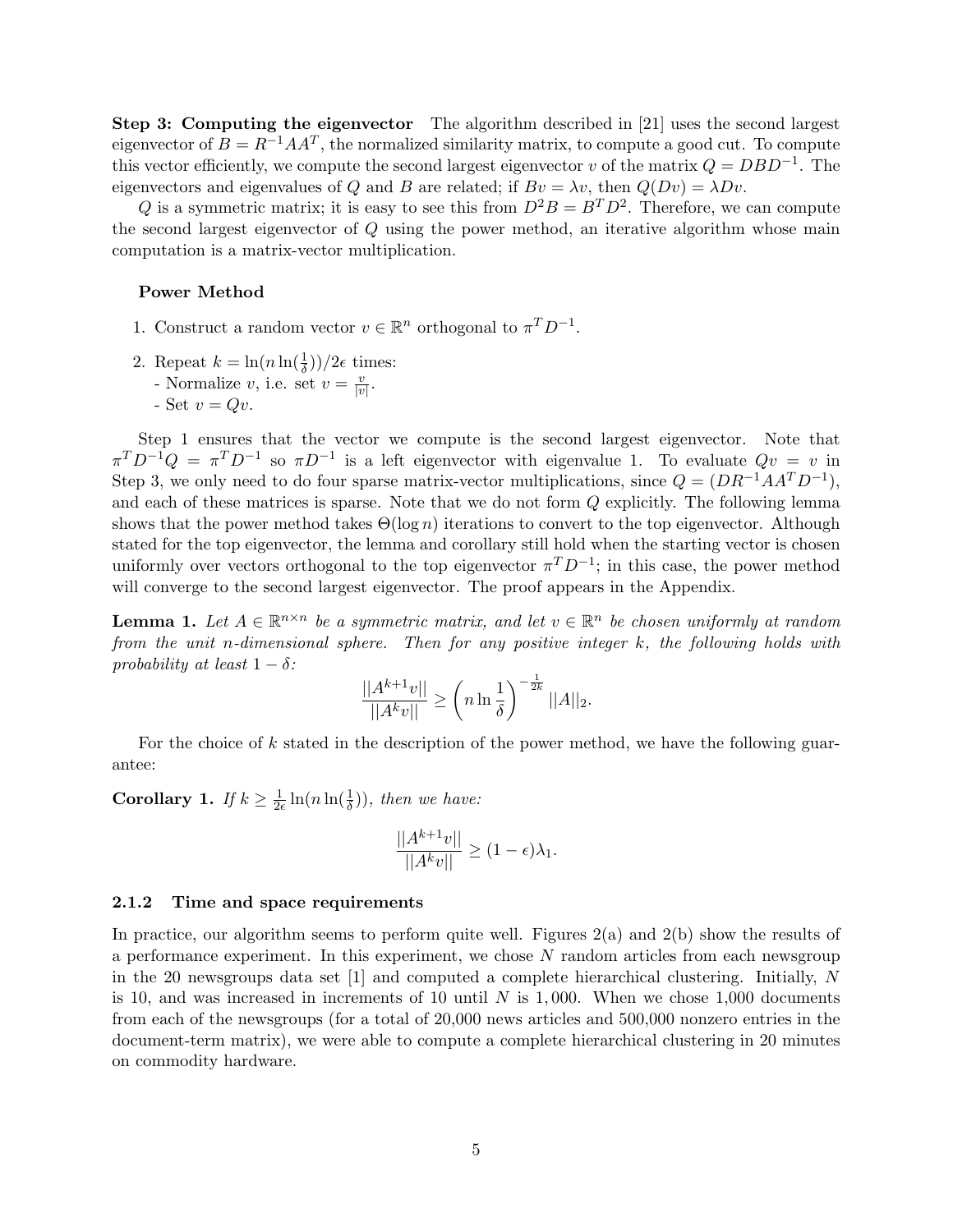

Figure 2: Performance of spectral algorithm in experiments

#### 2.2 Merge phase

The merge phase finds the optimal clustering in the tree T produced by the divide phase. In this section, we give dynamic programs to compute the optimal clustering in the tree  $T$  for many standard objective functions. The running time of the merge phase depends on both the number of times we must compute the objective function and the evaluation time of the objective function itself. Suppose at each interior node we compute a Pareto curve of k points from the Pareto curves of the node's children. Let c be the cost of evaluating the objective function. Then the total running time is  $O(nk^2 + nkc)$ : linear in n and c with a small polynomial dependence on k.

**k-means:** The k-means objective function seeks to find a k-clustering such that the sum of the squared distances of the points in each cluster to the centroid  $p_i$  of the cluster is minimized:

$$
g(\{C_1, \ldots, C_k\}) = \sum_i \sum_{u \in C_i} d(u, p_i)^2.
$$

The centroid of a cluster is just the average of the points in the cluster. This problem is NPhard; several heuristics (such as the k-means *algorithm*) and approximation algorithms exist (e.g. [17, 22]). Let  $\mathsf{OPT}(C, i)$  be the optimal clustering for C using i clusters. Let  $C_l$  and  $C_r$  be the left and right children of  $C$  in  $T$ . Then we have the following recurrence:

$$
\mathsf{OPT}(C,i) = \left\{ \begin{array}{ll} C & \text{when } i=1\\ \mathsf{argmin}_{1\leq j
$$

By computing the optimal clustering for the leaf nodes first, we can determine the optimal clustering efficiently for any interior node. Then  $\mathsf{OPT}(\mathsf{root}, k)$  gives the optimal clustering. Note that in the process of finding the optimal clustering the dynamic program finds the Pareto curve OPT(root, ·); the curve describes the tradeoff between the number of clusters used and the "error" incurred.

Min-diameter: We wish to find a k-clustering for which the cluster with maximum diameter is minimized:

$$
g(\{C_1,\ldots,C_k\})=\max_i \text{diam}(C_i).
$$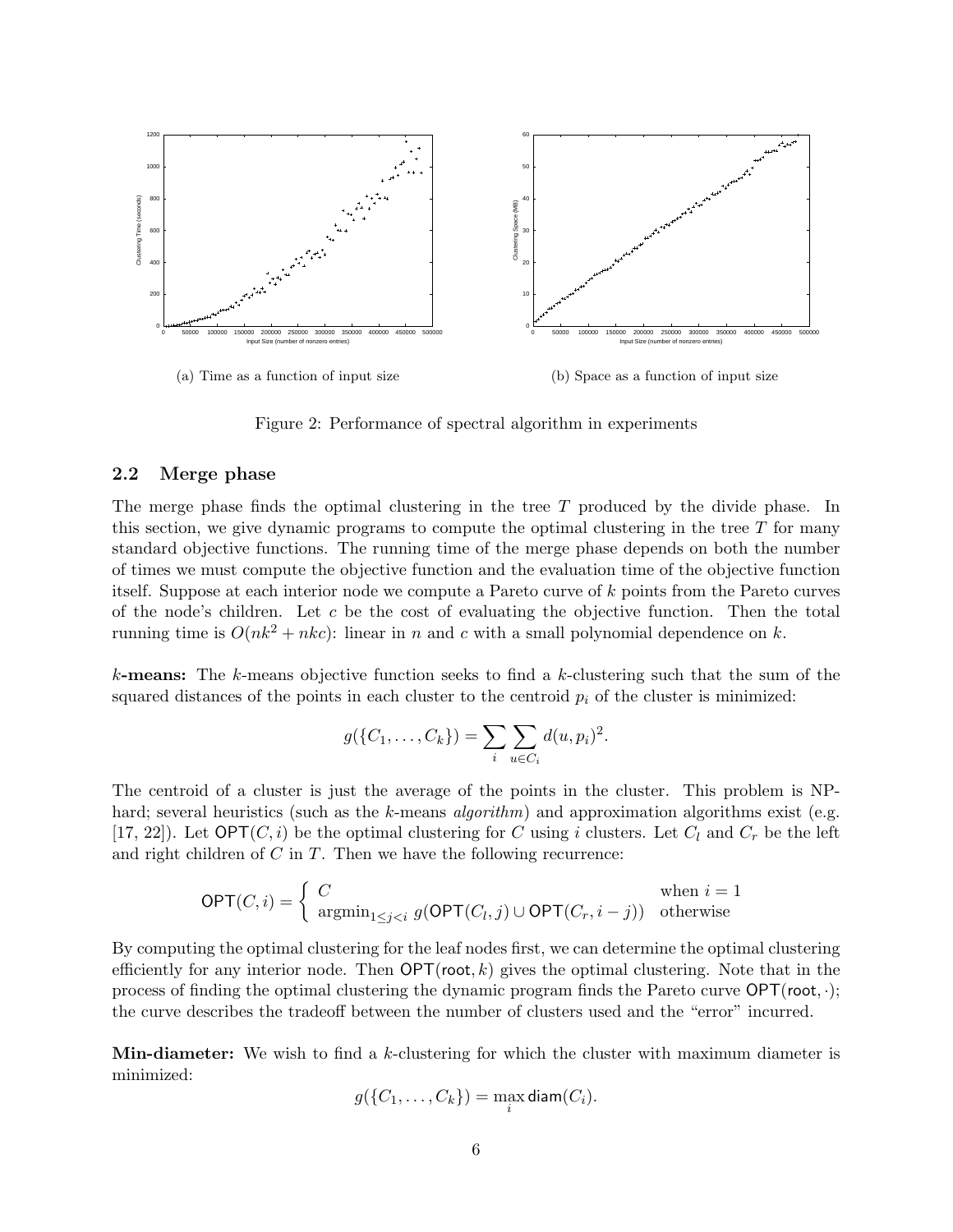The diameter of any cluster is the maximum distance between any pair of objects in the cluster. A similar dynamic program to that above can find the optimal tree-respecting clustering. This objective function has been investigated in [11].

Min-sum: Another objective considered in the literature is minimizing the sum of pairwise distances within each cluster:

$$
g(\{C_1, \ldots, C_k\}) = \sum_{i=1}^k \sum_{u,v \in C_i} d(u,v).
$$

We can compute an optimal answer in the tree  $T$  by a similar dynamic program to the one above. Although approximation algorithms are known for this problem (as well as the one above), their running times seem too large to be useful in practice [13].

Correlation clustering: Suppose we are given a graph where each pair of vertices is either deemed similar (red) or not (blue). Let R and B be the set of red and blue edges, respectively. Correlation clustering seeks to find a partition that minimizes the number of blue edges within clusters plus the number of red edges between clusters:

$$
g(\{C_1 \dots C_k\}) = \sum_i |\{(u, v) \in B \cap C_i\}| + \frac{1}{2} |\{(u, v) \in R : u \in C_i, v \in U \setminus C_i\}|.
$$

Let C be a cluster in the tree T, and let  $C_l$  and  $C_r$  be its two children. The dynamic programming recurrence for  $\mathsf{OPT}(C)$  is:

$$
\mathsf{OPT}(C) = \operatorname{argmin} \{g(C), g(\mathsf{OPT}(C_l) \cup \mathsf{OPT}(C_r)).
$$

If, instead, we are given pairwise similarities in  $[0, 1]$ , where 0 means dissimilar and 1 means similar, we can define two thresholds  $t_1$  and  $t_2$ . Edges with similarity greater than  $t_1$  are colored red and edges with similarity less than  $t_2$  are colored blue. The same objective function can be applied to these new sets of edges  $R_{(t_1)}$  and  $B_{(t_2)}$ . Approximation algorithms have been given for this problem as well, although the techniques used (linear and semidefinite programming) incur large computational overhead [6, 10, 14, 16, 29].

### 3 Application to web searching: EigenCluster

In a standard web search engine such as Google or Yahoo, the results for a given query are ranked in a linear order. Although suitable for some queries, the linear order fails to show the inherent clustered structure of the results for queries with multiple meanings. For instance, consider the query mickey. The query can refer to multiple people (e.g. Mickey Rooney and Mickey Mantle) or even a fictional character (e.g. Mickey Mouse).

We have implemented our methodology in a meta-search engine that discovers the clustered structure for queries and identifies each cluster by its three most significant terms. The website can be found at http://eigencluster.csail.mit.edu. The user inputs a query which is then used to find 400 results from Google, a standard search engine. Each result contains the title of the webpage, its location, and a small snippet. We construct a document-term matrix representation of the results; each result is a document and the words in its title and snippet make up its terms. Standard text pre-processing such as TF/IDF and removal of too frequent/infrequent terms is applied. The similarity between two results is the inner product between their two term vectors.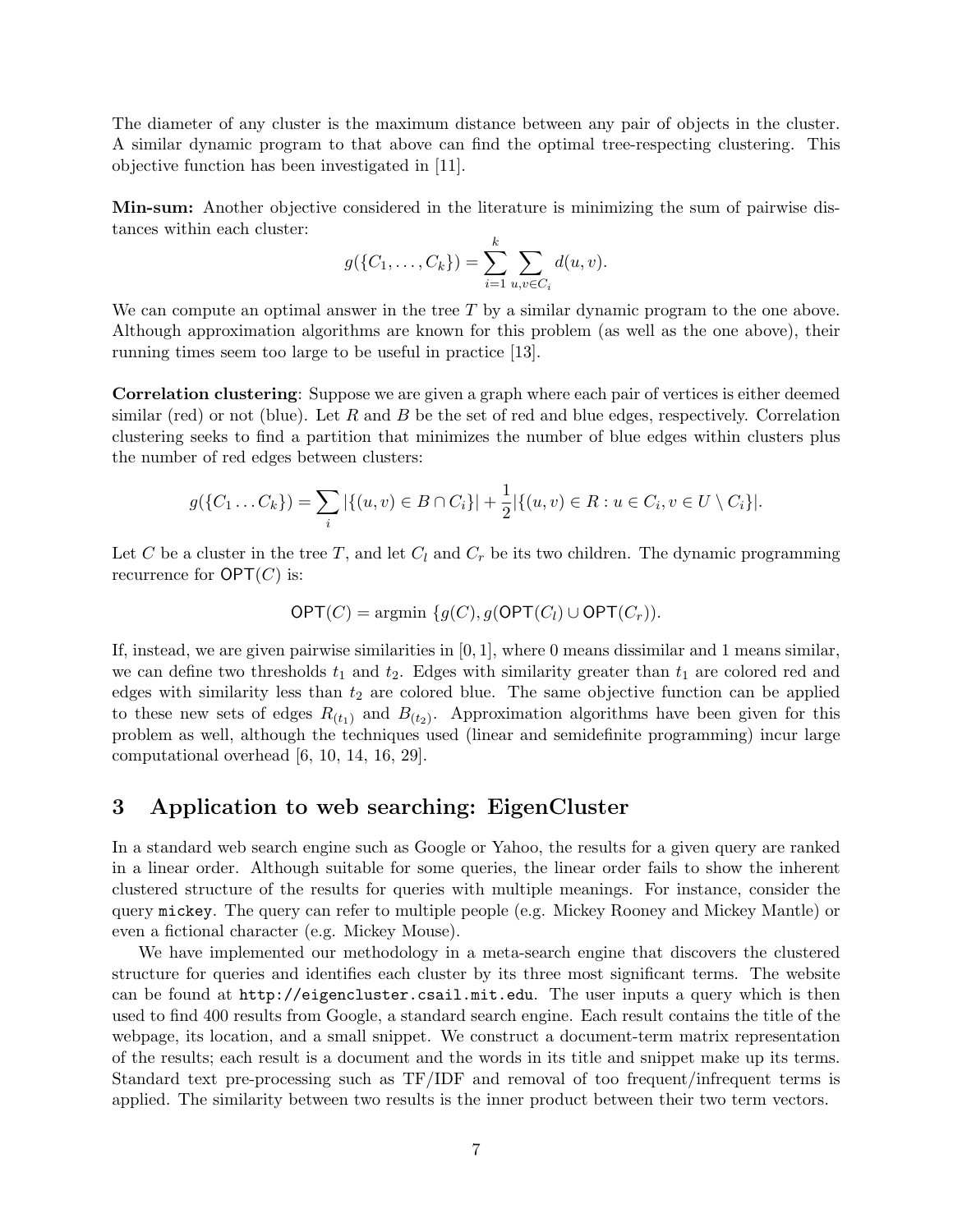



(a) Query: pods

# EigenCluster Finisher  $Search$ 4 clusters and 214 additional documents found in 2.100 seconds. Explore a cluster or click on a keyword to refine your search. 4 clusters and 214 additional documents found in 2.100 seconds. Explore a cluster or click on a keyword to refine<br>
mone of the Main Mouse Lin In House (http://www.mickey.mas.com/henous.executives.org/<br>
disney and the Mick kaus files dot com: [http://www.kausfiles.com/assignment.html]<br>Join the kausfiles.com mailing list! Enter your email address below, then click IMDb name search: [http://www.imdb.com/Name?Rooney,+Mickey]<br>Search Web. Mickey Rooney Characters Plots Biographies Quotes more Mickey Newbury Official Home Page: [http://www.mickeynewbury.com/]<br>The music of Mickey Newbury ( Newberry )defles categorization. With a few **Marian Attained and**  $\sim$   $\alpha$

(c) Query: mickey

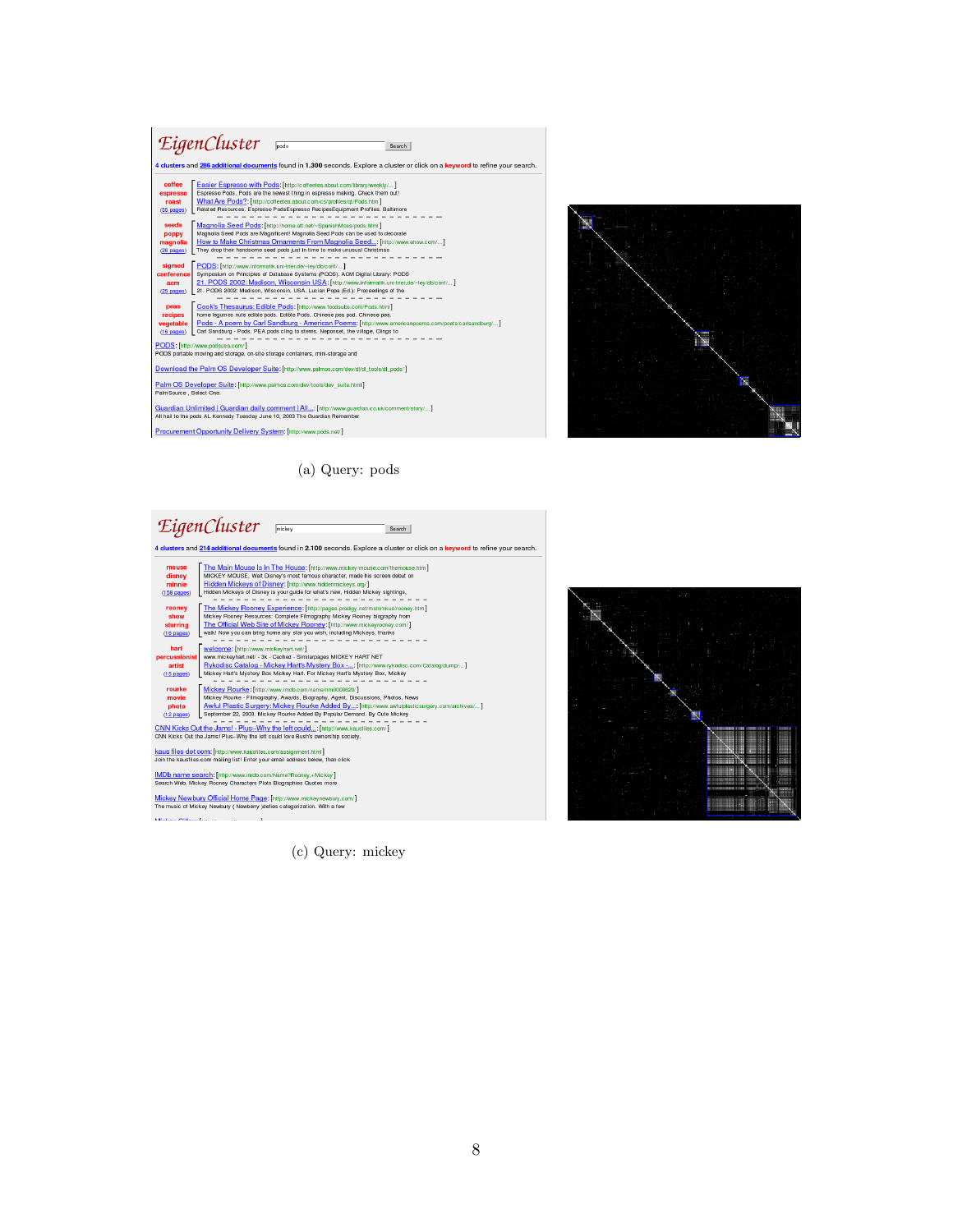The divide phase was implemented using our spectral algorithm. For the merge phase, we used the correlation clustering objective function with a threshold. A number of other natural objective functions seem to do comparably well. For instance, we have seen similar performance for minimizing the following objective function (for appropriate choice of  $\alpha$ ,  $\beta$ ):

$$
\sum_{i} \alpha \left( \sum_{u,v \in C_i} (1 - A_{(u)} \cdot A_{(v)}) \right) + \beta \left( \sum_{u \in C_i, v \notin C_i} A_{(u)} \cdot A_{(v)} \right).
$$

The benefit of using these objective functions is that they do not depend on a predefined number of clusters k. This is appropriate for our application, since the number of meanings or contexts of a query is not known beforehand.

Sample queries can be seen in Figure 3; in each example, EigenCluster identifies the multiple meanings of the query as well as keywords corresponding to those meanings. Furthermore, many results are correctly labeled as singletons. In Figure 3, the pictures on the left are screenshots of EigenCluster. The pictures on the right are before and after depictions of the similarity matrix. In the before picture, the results are arranged in the order received from Google. In the after picture, the results are arranged according to the cuts made by the spectral algorithm. Here, the cluster structure is apparent. EigenCluster takes roughly .7 seconds to cluster results on a Pentium III 700 megahertz with 5 gigabytes of RAM. The total time to return clustered results from a query is 2 seconds (roughly 1.3 seconds are needed to fetch results from Google).

### 4 Experiments on text-based data

The appropriate objective function for an application will naturally depend on the specific application. To show the applicability of our methodology, we show experimental evidence that a good clustering exists in the hierarchical clustering constructed by the spectral algorithm. Finding the good clustering in the merge phase amounts to determining the right objective function to use. We used our spectral algorithm to create a hierarchical clustering for different data sets of text-based data. In each of the data sets, there was a pre-defined correct classification. We found the partition in the hierarchy that "agrees" the most with the correct classification. The amount of agreement was evaluated using three standard measures: F-measure, entropy, and accuracy. Descriptions of the measures can be found in the Appendix.

We performed experiments on the Reuters, SMART and 20 newsgroups data sets as well as data sets that were used in experiments for other clustering algorithms [9]. We compare the performance of the spectral algorithm in these experiments with known results of other algorithms on the data sets. In all of the experiments, we perform better or competitively with known results. The rest of this section describe the data sets and results.

#### 4.0.1 20 newsgroups

The 20 newsgroups resource [1] is a corpus of roughly 20,000 articles that come from 20 specific Usenet newsgroups. We performed a subset of the experiments in [34]. Each experiment involved choosing 50 random newsgroup articles each from two newsgroups.<sup>1</sup> The results can be seen in Table 1. Note that we perform better than p-QR, the algorithm proposed in [34] on all but one of the experiments. We also outperform K-means and a variation of the K-means algorithm, p-Kmeans.

<sup>&</sup>lt;sup>1</sup>We used the BOW toolkit for processing the newsgroup data. More information on the BOW toolkit can be found on http://www-2.cs.cmu.edu/~mccallum/bow.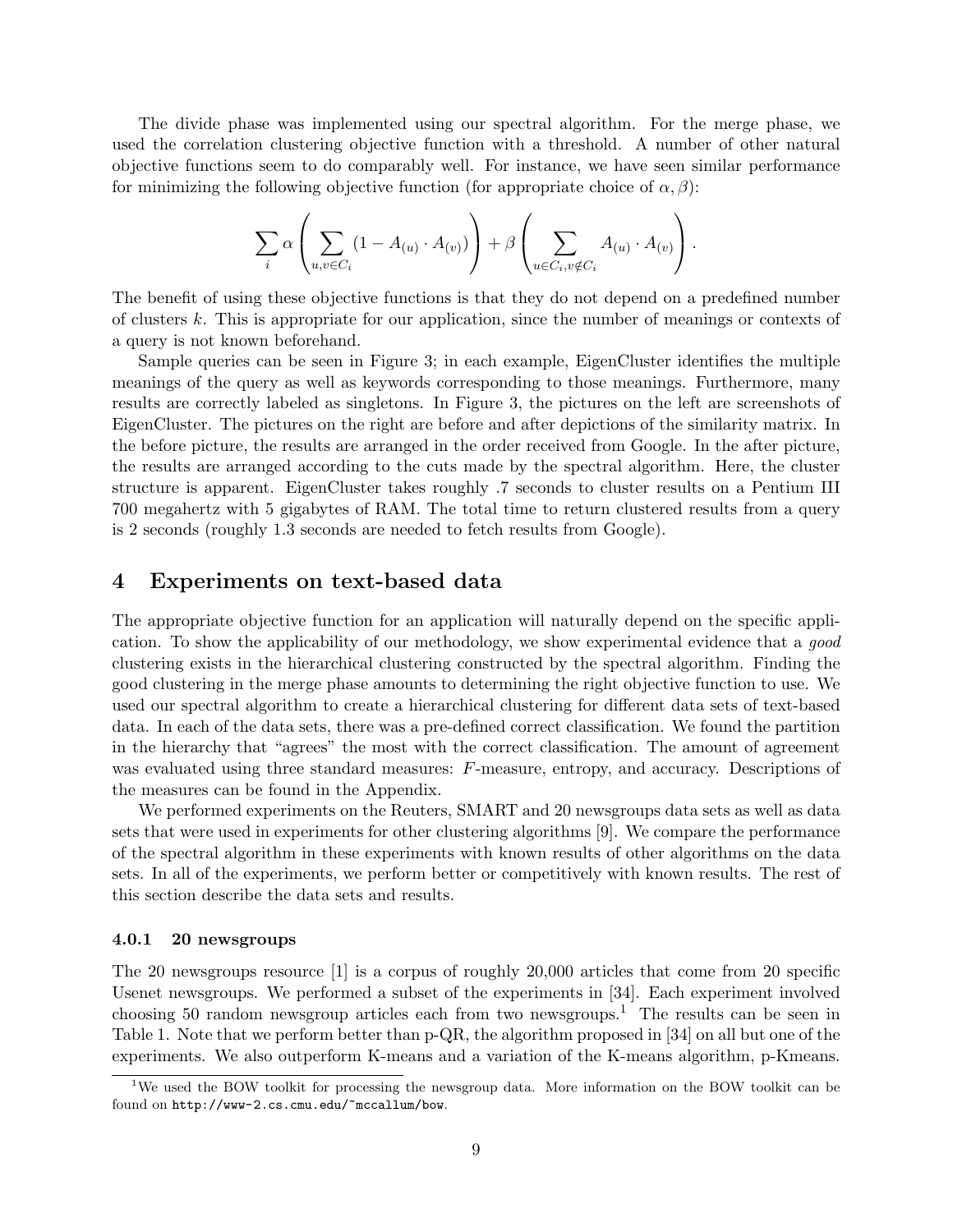In each of these experiments, the measure of performance was accuracy. Since the experiment involved choosing 50 random newsgroup articles, the experiment was run 100 times and the mean and standard deviation of the results were recorded.

| data set                                 | Spectral        | $p-QR$         | p-Kmeans       | K-means         |
|------------------------------------------|-----------------|----------------|----------------|-----------------|
| alt. at heism/comp.graphics              | $93.6 \pm 2.6$  | $89.3 \pm 7.5$ | $89.6 \pm 6.9$ | $76.3 \pm 13.1$ |
| $comp. graphics/compos.ms-windows.misc$  | $81.9 \pm 6.3$  | $62.4 \pm 8.4$ | $63.8 \pm 8.7$ | $61.6 \pm 8.0$  |
| rec.autos/rec.motorcycles                | $80.3 \pm 8.4$  | $75.9 \pm 8.9$ | $77.6 \pm 9.0$ | $65.7 \pm 9.3$  |
| rec.sport.baseball/rec.sport.hockey      | $70.1 \pm 8.9$  | $73.3 \pm 9.1$ | $74.9 \pm 8.9$ | $62.0 \pm 8.6$  |
| alt.atheism/sci.space                    | $94.3 \pm 4.6$  | $73.7 \pm 9.1$ | $74.9 \pm 8.9$ | $62.0 \pm 8.6$  |
| talk.politics.mideast/talk.politics.misc | $69.3 \pm 11.8$ | $63.9 \pm 6.1$ | 64.0 $\pm$ 7.2 | $64.9 \pm 8.5$  |

Table 1: 20 newsgroups data set (Accuracy)

#### 4.0.2 Reuters

The Reuters data set [3] is a corpus of 8, 654 news articles that have been classified into 135 distinct news topics. We performed same two experiments on this data set as were conducted in [8, 23, 24]. The first experiment, performed by [8, 23], constructed a complete hierarchical tree for a documentterm matrix that includes all 8, 654 news articles. In the second experiment, a complete hierarchical tree was produced for a document-term matrix containing only 6, 575 news articles from 10 of the 135 largest news topics. This experiment was conducted by [24]. Our algorithm outperformed the results of prior experiments under the F-measure (see Table 2).

|                                 | data set $\parallel$ Spectral $\parallel$ BEX02 $\parallel$ LA99 $\parallel$ NJM01 |     |     |                         |
|---------------------------------|------------------------------------------------------------------------------------|-----|-----|-------------------------|
| 8,654 articles $\parallel$ .713 |                                                                                    | .57 | .63 | $\mathsf{N}/\mathsf{A}$ |
| 6,575 articles $\parallel$ .733 |                                                                                    | N/A | N/A | .665                    |

Table 2: Reuters data set (F-measure)

#### 4.0.3 Web pages

Boley [9] performs a series of experiments on clustering 185 webpages that fall into 10 distinct categories. In each of the 11 experiments (J1-J11), the term vector for each webpage was constructed in a slightly different way (the exact details can be found in [9]). A comparison of results under the entropy measure can be found in Table 3(b). In 7 of the 11 experiments, our algorithm performs better.

#### 4.0.4 SMART data set

The SMART data set is a set of abstracts originating from Cornell University [4] that have been used extensively in information retrieval experiments. The makeup of the abstracts is as follows: 1,033 medical abstracts (Medline), 1,400 aeronautical systems abstracts (Cranfield), and 1,460 information retrieval abstracts (Cisi). We performed the same four experiments as those found in [15]. In the first three experiments, the data sets were the mixture of abstracts from two classes.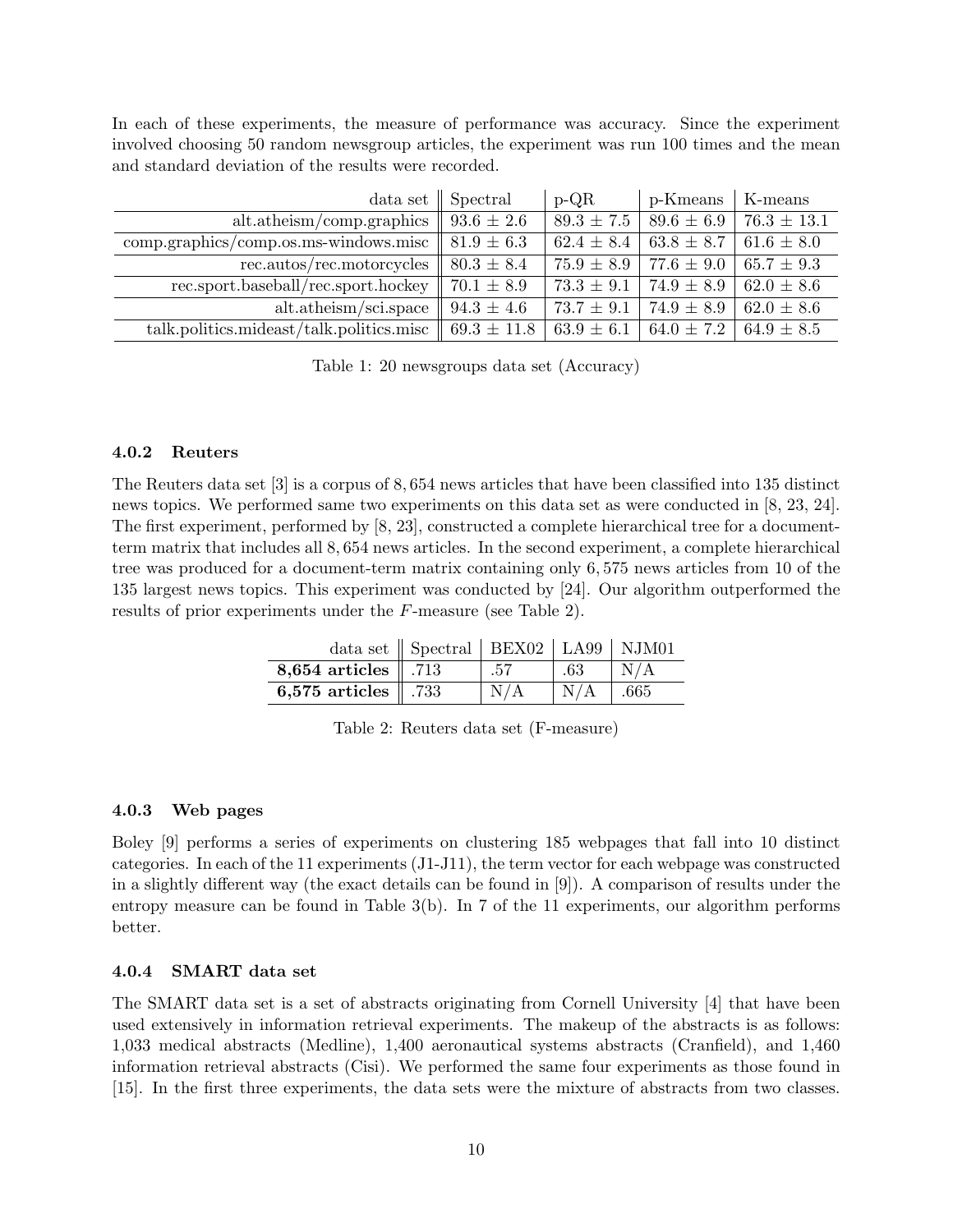In the fourth experiment, the data set was the set of all abstracts. We perform competitively in the entropy measure (see Table  $3(a)$ ).

| data <sub>set</sub> | Spectral | Dhillon 2001 |
|---------------------|----------|--------------|
| MedCran             | .032     | .026         |
| MedCisi             | .092     | .152         |
| CisiCran            | .045     | .046         |
| Classic3            | .090     | .089         |

(a) SMART data set (Entropy)

| data set       | Spectral | <b>B97</b> |
|----------------|----------|------------|
| J1             | .77      | .69        |
| $\bf J2$       | .81      | 1.12       |
| J3             | .54      | .85        |
| J4.            | 1.12     | 1.10       |
| J5             | .81      | .74        |
| J6             | .81      | .83        |
| $\bf J7$       | .63      | .90        |
| J8.            | .84      | .96        |
| J9             | .65      | 1.07       |
| <b>J10</b>     | 1.77     | 1.17       |
| $\mathbf{J11}$ | .90      | 1.05       |

(b) Webpage data set (Entropy)

# References

- [1] 20 Newsgroups Data Set. http://www.ai.mit.edu/people/jrennie/20Newsgroups/.
- [2] Eigencluster. http://eigencluster.csail.mit.edu.
- [3] Reuters Data Set. http://www.daviddlewis.com/resources/testcollections/ reuters21578/.
- [4] SMART Data Set. ftp://ftp.cs.cornell.edu/pub/smart.
- [5] M. Anderberg. Cluster Analysis for Applications. Academic Press, 1973.
- [6] N. Bansal, A. Blum, and S. Chawla. Correlation clustering. In Proceedings of IEEE Foundations of Computer Science, 2002.
- [7] Daniel Barbara, Yi Li, and Julia Couto. Coolcat: an entropy-based algorithm for categorical clustering. In Proceedings of the eleventh international conference on Information and knowledge management, pages 582–589. ACM Press, 2002.
- [8] F. Beil, M. Ester, and X. Xu. Frequent term-based text clustering. In Proc. 8th Int. Conf. on Knowledge Discovery and Data Mining, 2002.
- [9] Daniel Boley. Principal direction divisive partitioning. Data Mining and Knowledge Discovery, 2(4):325–344, 1998.
- [10] M. Charikar, V. Guruswami, and A. Wirth. Clustering with qualitative information. In In Proc. of the 44th Annual IEEE Symposium on Foundations of Computer Science, 2003.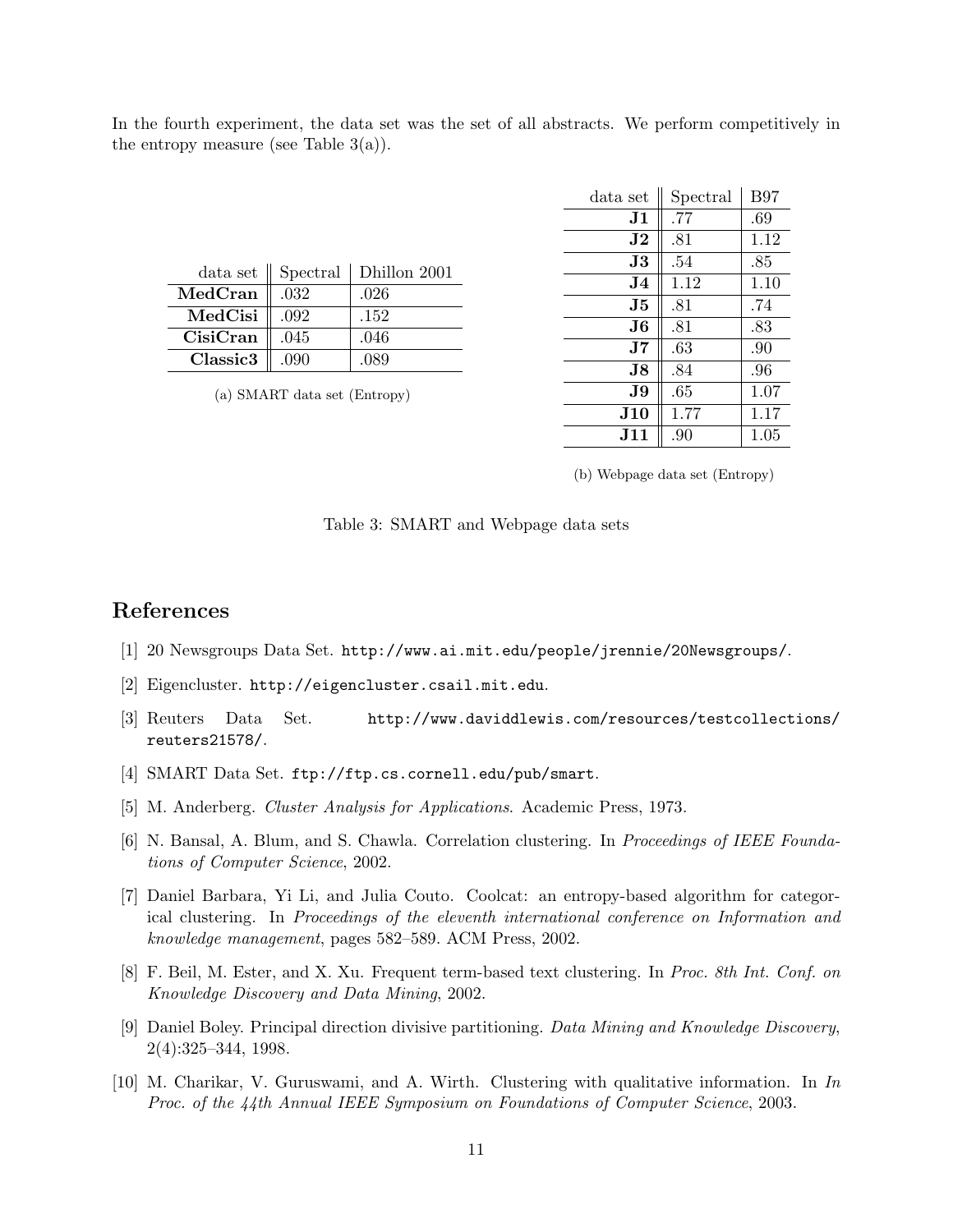- [11] C. Chekuri, T. Feder, and R. Motwani. Incremental clustering and dynamic information retrieval. In In Proceedings of the 29th Annual ACM Symposium on Theory of Computing, 1997.
- [12] Douglass R. Cutting, David R. Karger, Jan O. Pedersen, and John W. Tukey. Scatter/gather: a cluster-based approach to browsing large document collections. In Proceedings of the 15th annual international ACM SIGIR conference on Research and development in information retrieval, pages 318–329. ACM Press, 1992.
- [13] W.F. de la Vega, M. Karpinski, C. Kenyon, and Y. Rabani. Approximation schemes for clustering problems. In Proceedings of the 35th Annual ACM Symposium on Theory of Computing, 2003.
- [14] E.D. Demaine and N. Immorlica. Correlation clustering with partial information. In In Proc. of the 6th International Workshop on Approximation Algorithms for Combinatorial Optimization Problems.
- [15] Inderjit S. Dhillon. Co-clustering documents and words using bipartite spectral graph partitioning. In Knowledge Discovery and Data Mining, pages 269–274, 2001.
- [16] D. Emanuel and A. Fiat. Correlation clustering–minimizing disagreements on arbitrary weighted graphs. In In Proc. of the 11th European Symposium on Algorithms, 2003.
- [17] J.A. Hartigan and M.A. Wong. A k-means clustering algorithm. In Applied Statistics, pages 100–108, 1979.
- [18] Thomas Hofmann. The cluster-abstraction model: Unsupervised learning of topic hierarchies from text data. In IJCAI, pages 682–687, 1999.
- [19] A. Jain and R. Dubes. Algorithms for Clustering Data. Prentice Hall, 1988.
- [20] A. Jain, M. Murty, and P. Flynn. Data clustering: A review. In ACM Computing Surveys, volume 31, 1999.
- [21] R. Kannan, S. Vempala, and A. Vetta. On clusterings: Good, bad, and spectral. In Journal *of the ACM (JACM)*, volume 51, pages 497–515, 2004.
- [22] A. Kumar, S. Sen, and Y. Sabharwal. A simple linear time  $(1+\epsilon)$ -approximation algorithm for k-means clustering in any dimensions. In In Proceedings of the 45th Annual IEEE Foundations of Computer Science, 2004.
- [23] Bjornar Larsen and Chinatsu Aone. Fast and effective text mining using linear-time document clustering. In Proceedings of the fifth ACM SIGKDD international conference on Knowledge discovery and data mining, pages 16–22. ACM Press, 1999.
- [24] Adam Nickerson, Nathalie Japkowicz, and Evangelos Milios. Using unsupervised learning to guide re-sampling in imbalanced data sets. In Proceedings of the Eighth International Workshop on AI and Statitsics, pages 261–265, 2001.
- [25] S. Sahni and T. Gonzalez. P-complete approximation problems. In JACM, volume 23, pages 555–566, 1976.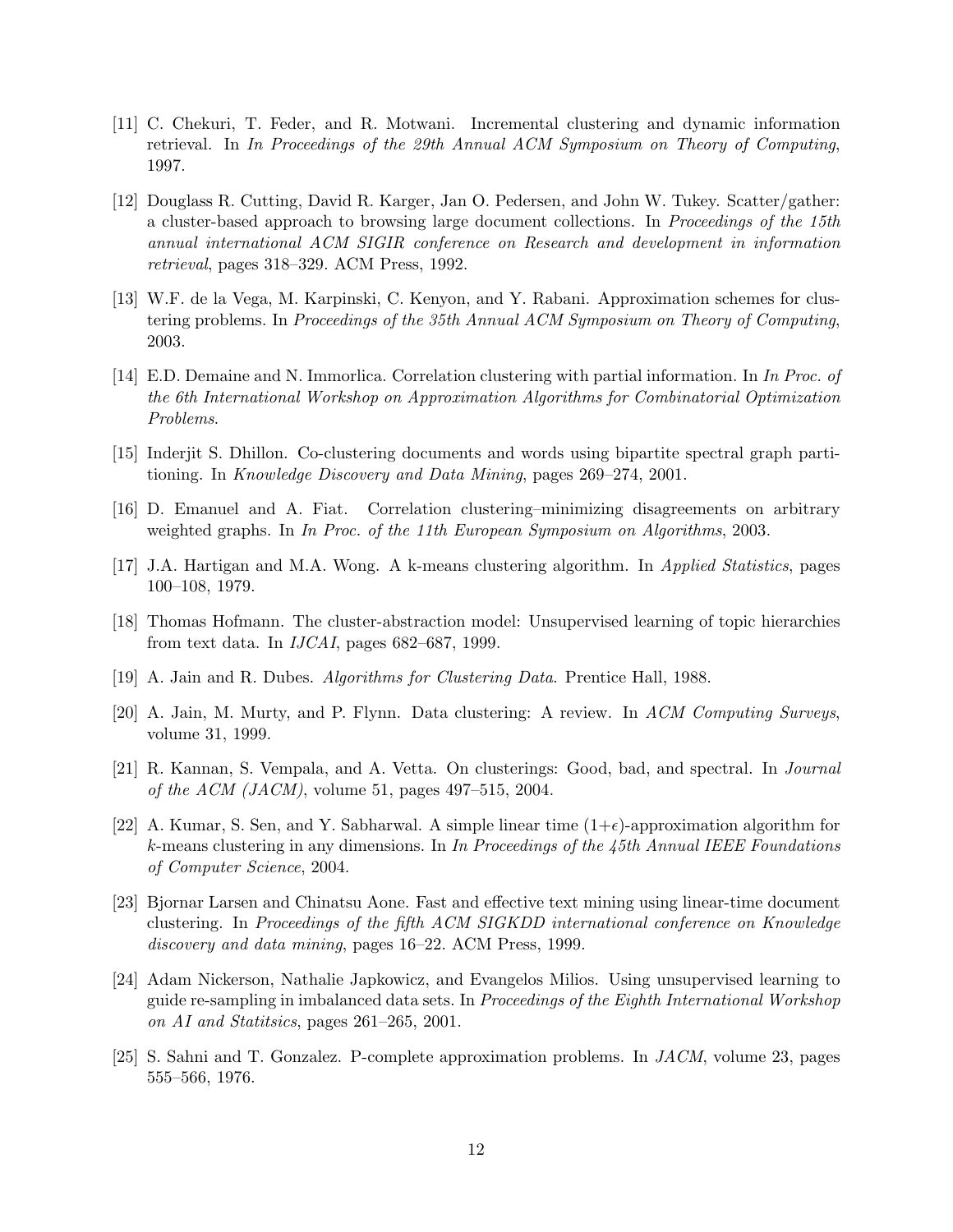- [26] C. E. Shannon. A mathematical theory of communication. In Bell Systems Technical Journal, volume 27, pages 379–423, 1948.
- [27] Noam Slonim and Naftali Tishby. Document clustering using word clusters via the information bottleneck method. In Research and Development in Information Retrieval, pages 208–215, 2000.
- [28] M. Steinbach, G. Karypis, and V. Kumar. A comparison of document clustering techniques. In In KDD Workshop on Text Mining, 2000.
- [29] C. Swamy. Correlation clustering: Maximizing agreements via semidefinite programming. In In Proc. of ACM-SIAM Symposium on Discrete Algorithms, 2004.
- [30] J. Theiler and G. Gisler. A contiguity-enhanced k-means clustering algorithm for unsupervised multispectral image segmentation. In *Proceedings of the Society of Optical Engineering*, pages 108–111, 1997.
- [31] C. J. Van Rijsbergen. Information Retrieval, 2nd edition. Dept. of Computer Science, University of Glasgow, 1979.
- [32] W. Wong and A. Fu. Incremental document clustering for web page classification. In IEEE 2000 Int. Conf. on Info. Society in the 21st century: emerging technologies and new challenges, 2000.
- [33] Oren Zamir, Oren Etzioni, Omid Madani, and Richard M. Karp. Fast and intuitive clustering of web documents. In Knowledge Discovery and Data Mining, pages 287–290, 1997.
- [34] H. Zha, C. Ding, M. Gu, X. He, and H. Simon. Spectral relaxation for k-means clustering. In Neural Info. Processing Systems (NIPS 2001), 2001.
- [35] Ying Zhao and George Karypis. Evaluation of hierarchical clustering algorithms for document datasets. In Proceedings of the eleventh international conference on Information and knowledge management, pages 515–524. ACM Press, 2002.

# 5 Appendix

#### 5.1 F-measure, Entropy, and Accuracy

For a data set let the correct classification be  $C_1 \ldots C_k$ . We refer to each  $C_i$  as a class. Let the nodes of a hierarchical clustering be  $\hat{C}_1 \ldots \hat{C}_l$ . We refer to each  $\hat{C}_i$  as a *cluster* – the subset of nodes in the tree below it.

F-measure: For each class  $C_i$ , the F-measure of that class is:

$$
F(i) = \max_{j=1}^{l} \frac{2P_j R_j}{P_j + R_j}
$$

where:

$$
P_j = \frac{|C_i \cap \hat{C}_j|}{|\hat{C}_i|}, R_j = \frac{|C_i \cap \hat{C}_j|}{|C_i|}
$$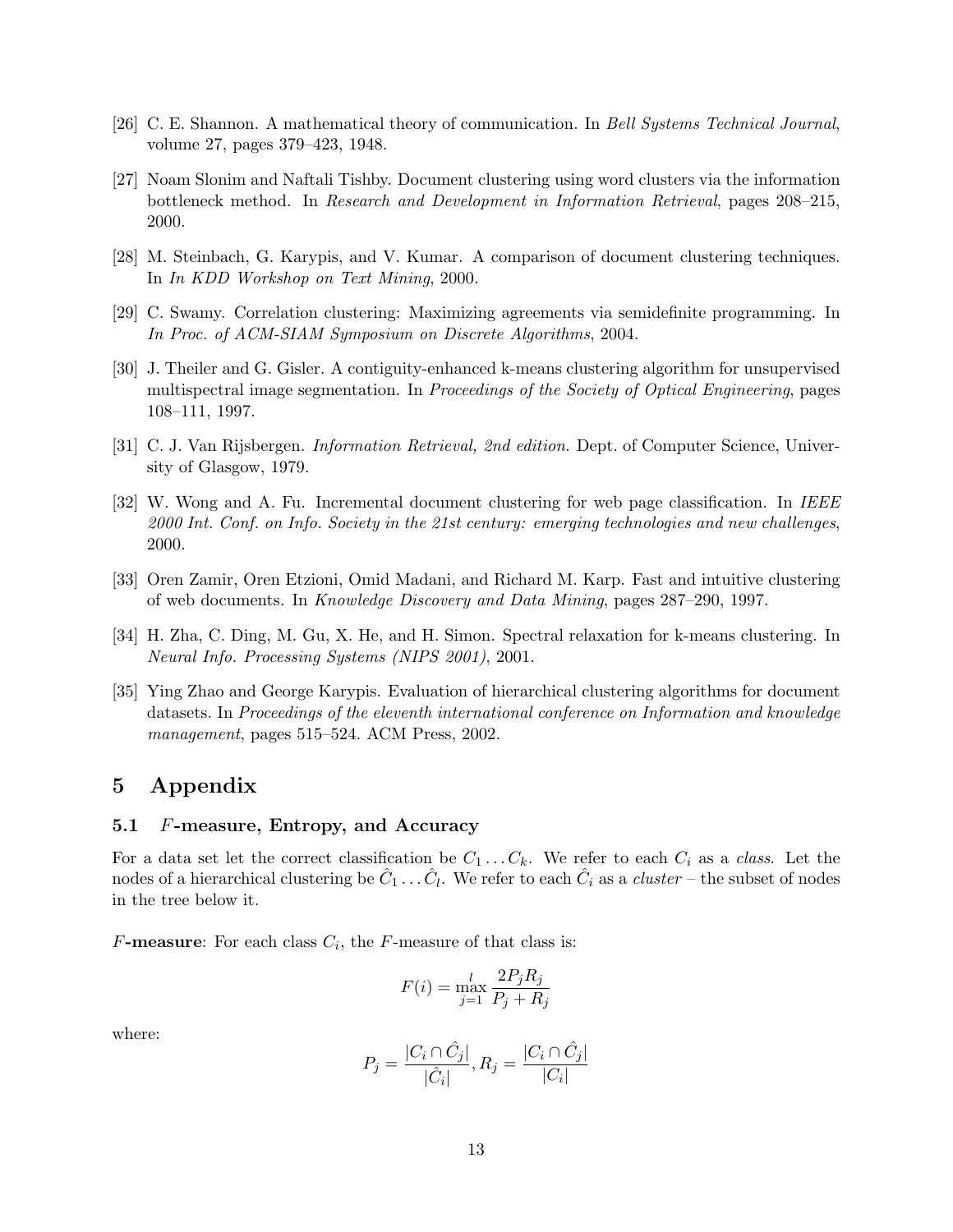The F-measure of the clustering is defined as:

$$
\sum_{i=1}^{k} F(i) \cdot \frac{|C_i|}{|C|}
$$

The F-measure score is in the range  $[0, 1]$  and a **higher** F-measure score implies a better clustering. For a more in-depth introduction and justification to the F-measure, see e.g. [31, 23, 8, 24].

**Entropy**: For each cluster  $\hat{C}_j$ , we define the entropy of  $\hat{C}_j$  as:

$$
E(\hat{C}_j) = \sum_{i=1}^k - \left(\frac{|C_i \cap \hat{C}_j|}{|\hat{C}_j|}\right) \log \left(\frac{|C_i \cap \hat{C}_j|}{|\hat{C}_j|}\right)
$$

The entropy of a cluster is a measure of the disorder within the cluster. As such, a **lower** entropy score implies that a clustering is better; the best possible entropy score is 0. Entropy was first introduced in [26] and has been used as a measure of clustering quality in [9, 15, 7].

The entropy of a k-clustering  $\hat{C}_1 \dots \hat{C}_k$  is the weighted sum of the entropies of the clusters. The entropy of a hierarchical clustering  $\{\hat{C}_1 \dots \hat{C}_l\}$  is the minimum entropy of any choice of k nodes that partition C.

**Accuracy**: The accuracy of a cluster  $\hat{C}_j$  is:

$$
A(\hat{C}_j) = \max_{i=1}^k \frac{|C_i \cap \hat{C}_j|}{|\hat{C}_j|}.
$$

As before, the accuracy of a k-clustering  $C_1 \ldots C_k$  is the weighted sum of accuracies. The accuracy of a hierarchical clustering is the maximum accuracy of any choice of  $k$  nodes that partition  $C$ . Note that the range of an accuracy score is between 0 and 1; the higher the accuracy score, the better.

Accuracy, which has been used as a measure of performance in supervised learning, has also been used in clustering (see [27]).

#### 5.2 Convergence Proof

Proof (of Lemma 1). Since A is symmetric, we can write

$$
A = \sum_{i=1}^{n} \lambda_i u_i u_i^T,
$$

where the  $\lambda_i$  's are the eigenvalues of A arranged in the order  $- |\lambda_1| \geq |\lambda_2| \dots |\lambda_n|$  and the  $u_i$  are the corresponding eigenvectors. Express v in this basis as  $v = \sum_i \alpha_i u_i$ , where  $\sum_i \alpha_i^2 = 1$ . Since, v is random, we have that with probability at least  $1 - \delta$ ,  $\alpha_1^2 \ge 1/(n \ln(1/\delta))$ . Then, using Hölder's inequality (which says that for any  $p, q > 0$  satisfying  $(1/p) + (1/q) = 1$  and any  $a, b \in \mathbb{R}^n$ , we have  $\sum_i a_i b_i \leq (\sum_i |a_i|^p)^{1/p} (\sum_i |b_i|^q)^{1/q}$ , we have

$$
||A^k v||^2 = \sum_i \alpha_i^2 \lambda_i^{2k} \le \left(\sum_i \alpha_i^2 \lambda_i^{2k+2}\right)^{k/(k+1)}
$$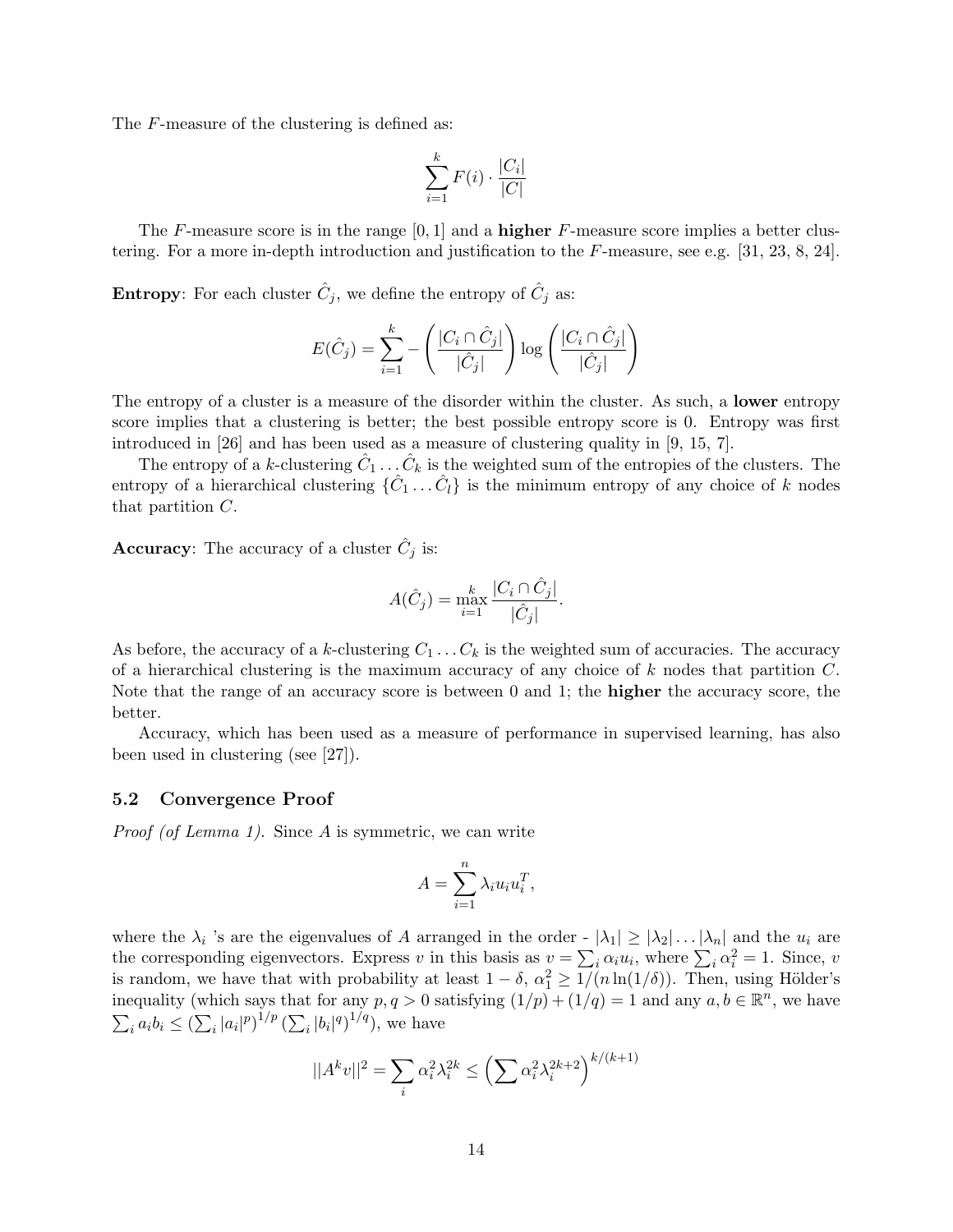where the last inequality holds using Hölder with  $p = 1 + (1/k)$   $q = k+1$   $a_i = \alpha_i^{2k/(k+1)}$  $a_i^{2k/(k+1)}\lambda_i^{2k}$   $b_i =$  $\alpha_i^{2/(k+1)}$  $i^{2/(k+1)}$ . Note that:

$$
\left(\sum \alpha_i^2 \lambda_i^{2k+2}\right)^{k/(k+1)} \le \left(\sum \alpha_i^2 \lambda_i^{2k+2}\right) / \lambda_1^2 \alpha_1^{2/(k+1)}
$$

from which the lemma follows.

# 5.3 EigenCluster example searches

15

 $\Box$